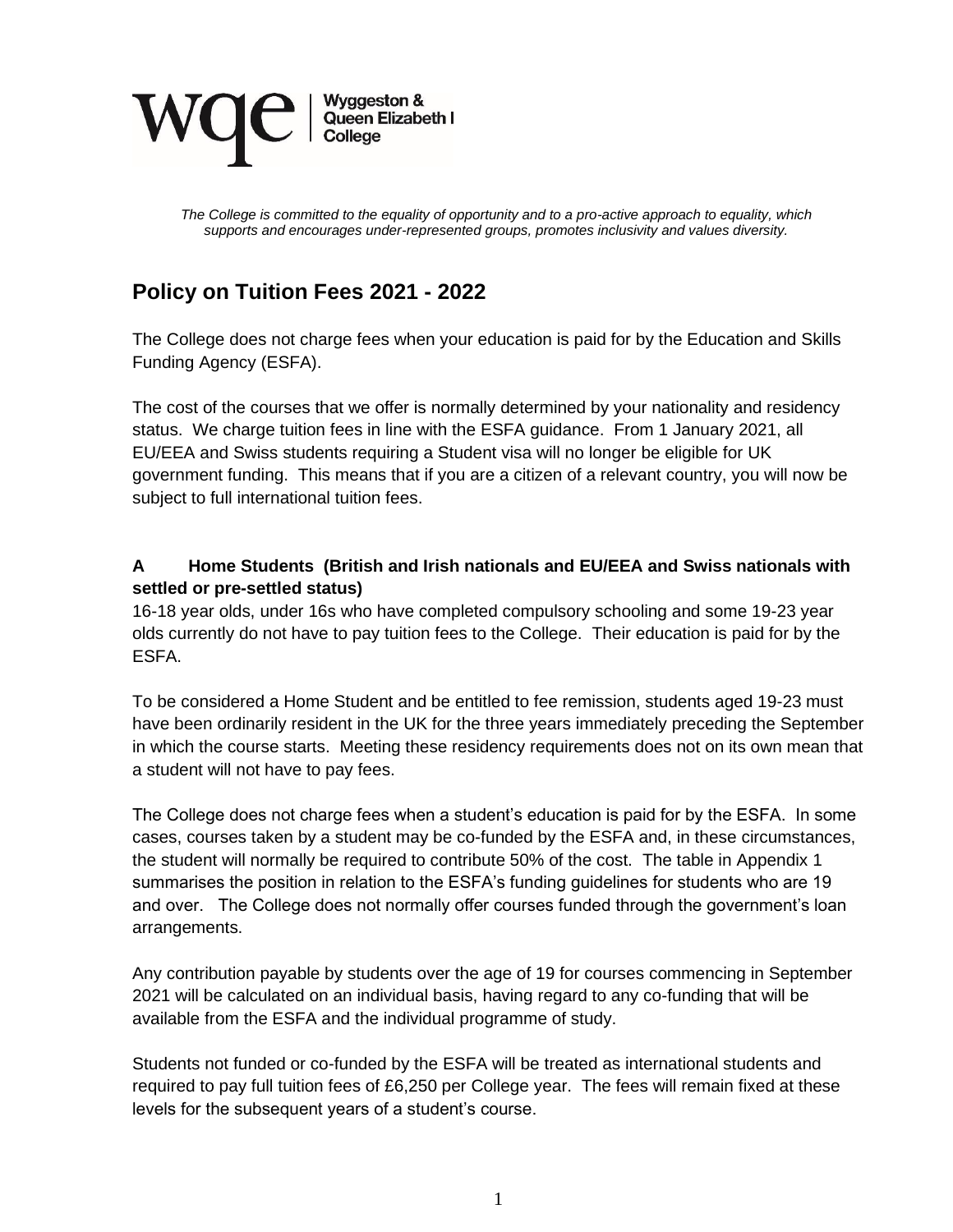International Students aged 16-18 may be entitled to be treated as Home Students and have their education paid for by the ESFA if they meet certain criteria, as set out by the ESFA.

Guidance on ESFA funding and fee remission is complicated and applicants should speak to the College's admissions team for further information and guidance on whether tuition fees are payable.

This policy only relates to fees payable for students taking a course at the College for the first time.

# **B Brexit**

The UK left the European Union on 31 January 2020 and from 1 January 2021, the UK has implemented a points-based immigration system (PBS). This means from 1 January 2021, if students do not already live in the UK or have rights under the Withdrawal Agreement, they will need to meet specific requirements and apply through the PBS to study in the UK. This application will include the need to pass relevant checks, including UK criminality checks.

Irish citizens' status will continue to be protected as part of Common Travel Area arrangements and therefore will not normally require permission to come to the UK.

If the student is an EU/EEA/Swiss citizen living in the UK by 31 December 2020, they and their family can apply to the EU Settlement Scheme to continue living in the UK after 30 June 2021. The deadline for applying is 30 June 2021.

## **C International students**

The tuition fees for an international student starting, or continuing, a full time course in September 2021 will be £6,250 per College year. The fees will remain fixed at this level for the subsequent years of a student's course. The exact composition of the course will be negotiated with the student during the College's enrolment period. The student has potential access to any course of study offered by the College to its home students.

#### **D Tuition fees include:**

- Access to courses offered by the College which are appropriate for the student;
- Tuition in classes alongside home students;
- Access to any extension and enrichment studies offered by the College (vocational and recreational activities including music and sport);
- Support and guidance provided by a dedicated team of staff*;*
- Full careers advice and guidance in applying to UK universities or elsewhere;
- Access to the College's Learning Resource Centres;
- Loan of essential textbooks;
- Entry fees for the first attempt at public examinations (but not late fees, second or resit entries).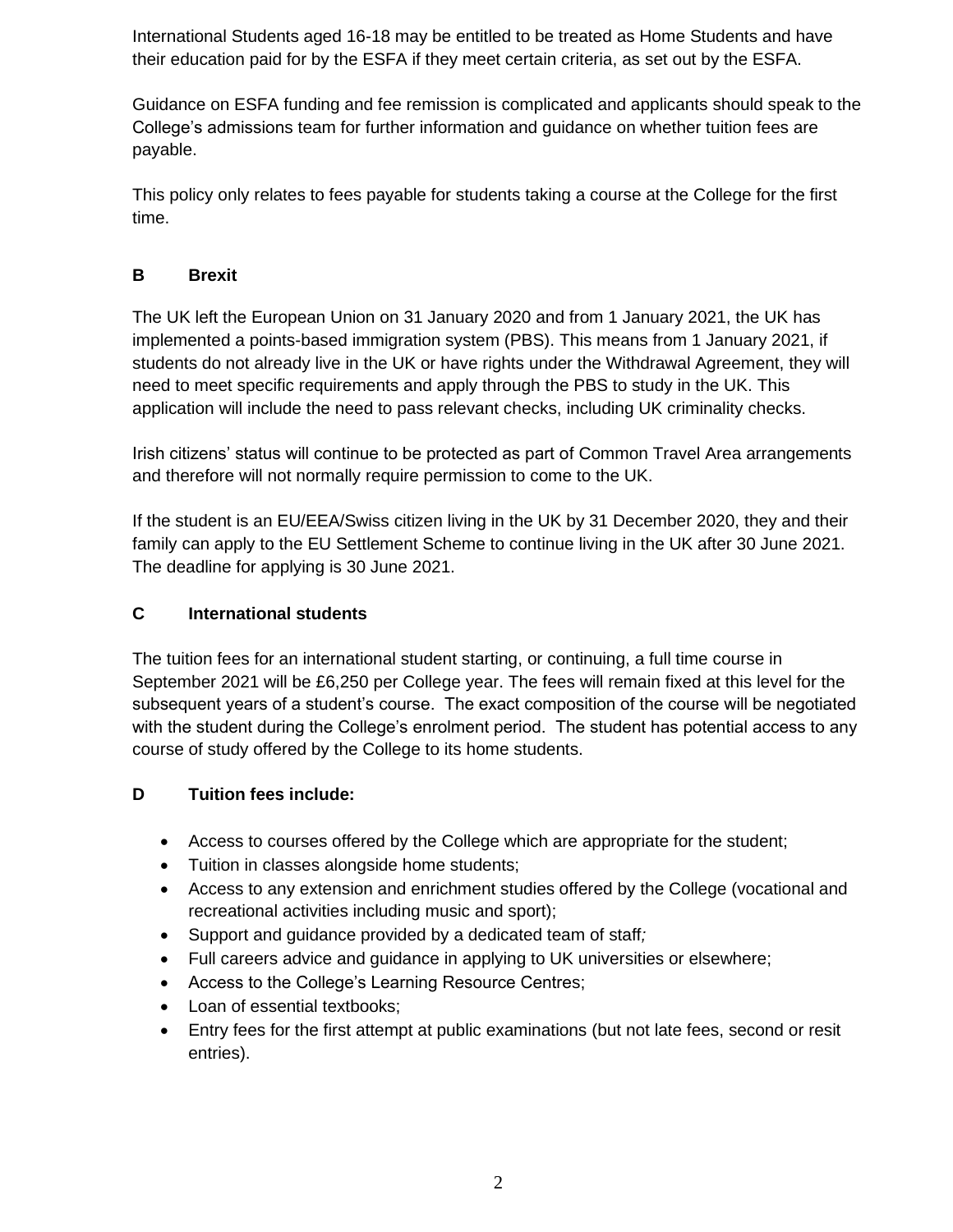#### **E Additional costs payable by any fee paying student include:**

- An administration fee of £100, is payable on submission of an application form. This fee is non-refundable if, for any reason, the student is not able to take up a place. However, if the College were to be unable to offer an applicant a place, £75 of the administration fee will be refunded less any bank charges incurred in any refund;
- Peripatetic music teaching (for the voice or an instrument);
- Any additional support costs, such as special help from the Welfare and Skills team, English language, counselling;
- Replacement costs a student who loses or damages College books or equipment will be expected to pay the replacement costs;
- Optional expenses linked to the course in respect of visits, fieldwork or practical materials for coursework;
- Student Association fees
- Any costs in relation to accommodation and living expenses.

## **F Payment of tuition fees**

For international students a deposit of £1,000 must be received by the College at the time of acceptance of the provisional offer. This deposit will be deducted from the final instalment of fees payable, normally in relation to the second or final year of the course. If, for any reason, a deposit is refunded directly to a student, the refund will be by way of a sterling cheque or a transfer to a UK bank account. The deposit is not refundable if a student chooses not to take up their place at the College, after accepting in writing an offer from the College.

There are then two methods of payment:

- Full payment of £6,250 by 31 July 2021, prior to the start of enrolment
- Payment in two instalments:
	- $\circ$  £3.400 prior to the start of enrolment
	- o £2,950 by 1 January
	- o The total fees payable if paying by instalments of £6,350 includes an administration fee of £100

Payments may be paid by direct transfer to the WQE and Regent College Group bank account or by sterling cheque drawn on a British bank and made payable to the WQE and Regent College Group and sent to:

The Finance Office WQE and Regent College Group University Road Leicester LE1 7RJ

If payment is made by direct transfer all charges for transmission both in the country of origination and in the UK must be included.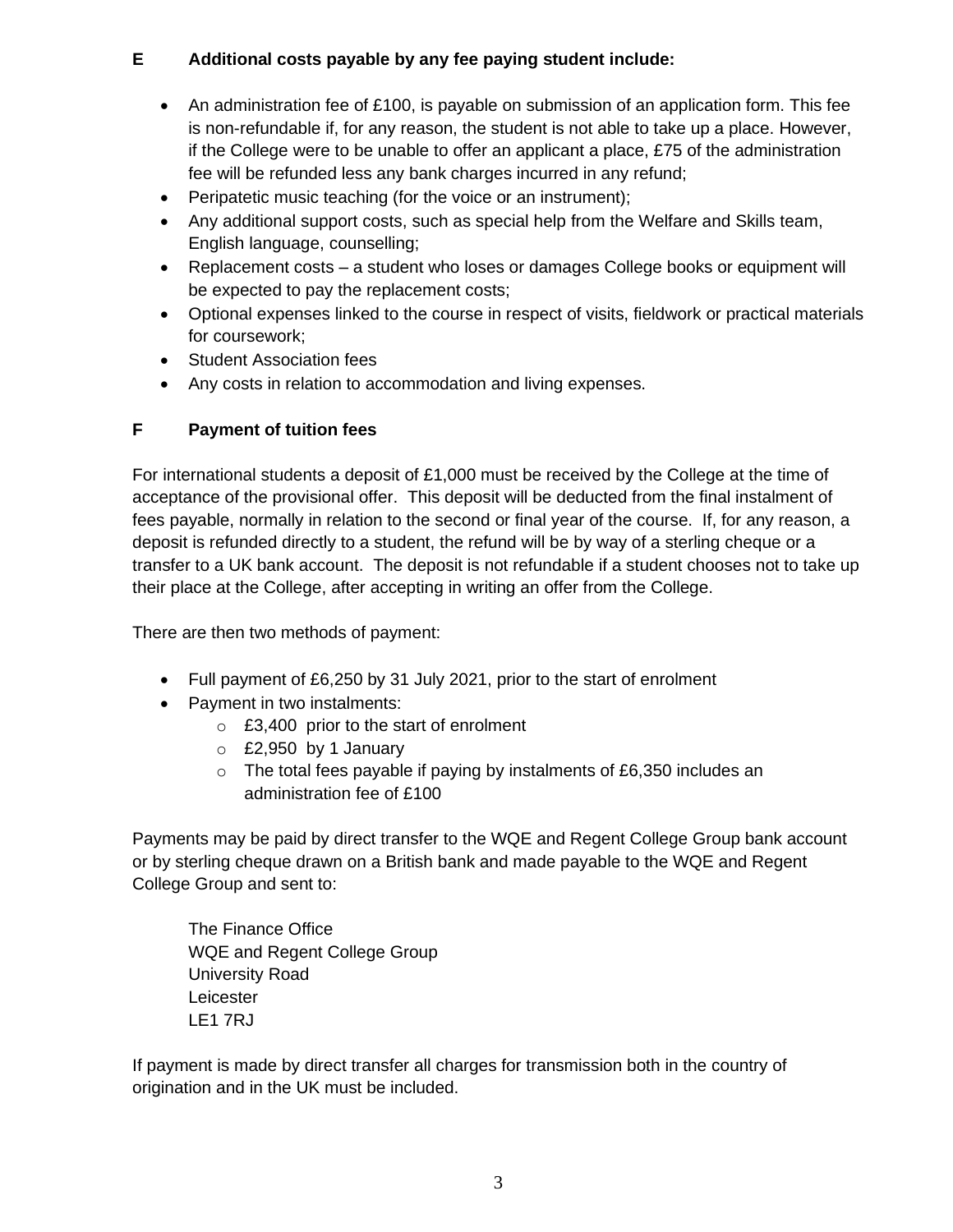#### **G Late or non-payment of fees**

A surcharge of 5% per calendar month or part thereof may be added to bills not paid by the due date. Students who are not able to pay their fees by the due date must inform the College at the earliest opportunity. Every effort will be made by the College to help the student concerned.

#### **H Other essential information**

- There will be no reduction in fees in the event of absence from College for whatever reason;
- A full term's notice must be given prior to withdrawal from the College;
- The College reserves the right to refuse entry to public examinations if tuition fees have not been paid in full and/or if a student fails to meet satisfactory levels of work effort or attendance;
- A student may be asked by the Principal to leave the College under the College's disciplinary rules. Under these circumstances a refund of fees on a pro-rata termly basis would be given.

\_\_\_\_\_\_\_\_\_\_\_\_\_\_\_\_\_\_\_\_\_\_\_\_\_\_\_\_\_\_\_\_\_\_\_\_\_\_\_\_\_\_\_\_\_\_\_\_\_\_\_\_\_\_\_\_\_\_\_\_\_\_\_\_\_\_\_\_\_\_\_

Date when this policy was approved by the Corporation: Spring 2021<br>Date when this policy will be reviewed: January 2022 Date when this policy will be reviewed:<br>
Related documents:<br>
Admissions Policy Related documents:

Member of staff responsible for this policy: Associate Principal (Finance, Operations and Resources)